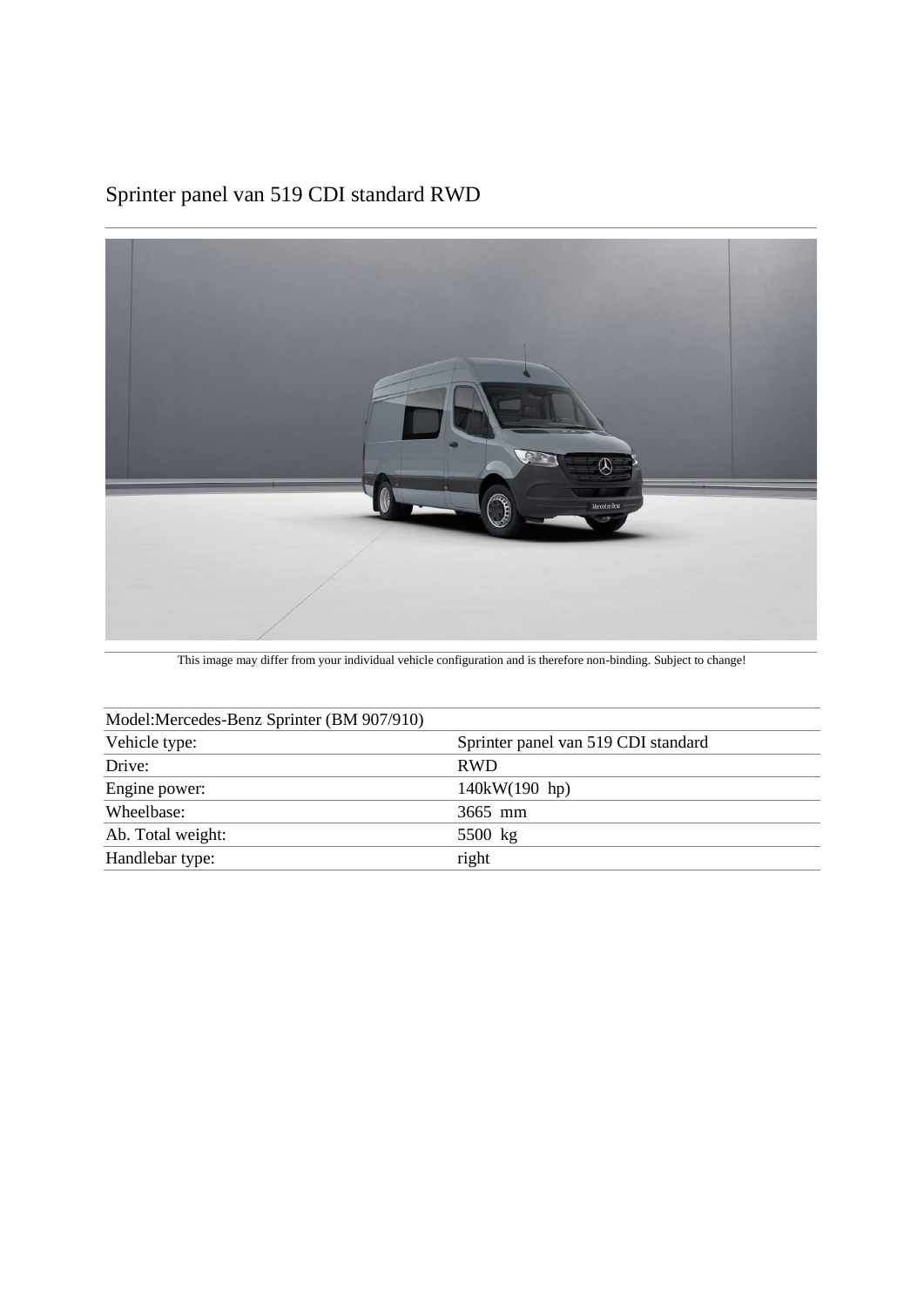# Equipment list

## lacquering

### MB 7709 blue-gray

## standard equipment

| BA3             | <b>Active Brake Assist</b>                            |  |  |  |
|-----------------|-------------------------------------------------------|--|--|--|
| CL1             | steering wheel adjustable in inclination and height   |  |  |  |
| ED4             | nonwoven battery 12 V 92 Ah                           |  |  |  |
| ES <sub>0</sub> | Jump Start - Contact                                  |  |  |  |
| EW <sub>6</sub> | Pre-Equipment Remote Services Plus                    |  |  |  |
|                 |                                                       |  |  |  |
| EY <sub>5</sub> | Mercedes-Benz emergency call system                   |  |  |  |
| EY <sub>6</sub> | <b>Breakdown Management</b>                           |  |  |  |
| F68             | exterior mirrors heatable and electrically adjustable |  |  |  |
| FF <sub>5</sub> | storage via windscreen                                |  |  |  |
| FJ4             | storage compartment under cockpit                     |  |  |  |
| H1B             | operation tachograph in front under headliner         |  |  |  |
| H21             | Warming. Glass with band filter on the windscreen     |  |  |  |
| IG4             | Standard                                              |  |  |  |
| IG5             | <b>Basic</b>                                          |  |  |  |
| J10             | speedometer km/h                                      |  |  |  |
| J55             | Belt warning device for front passenger seat          |  |  |  |
| J58             | Belt warning device for driver's seat                 |  |  |  |
| J65             | Outside temperature display                           |  |  |  |
| JA8             | <b>Crosswind Assistant</b>                            |  |  |  |
| JD <sub>6</sub> | Intelligent Tachograph EU                             |  |  |  |
| JH3             | communication module (LTE) for digital services       |  |  |  |
| JW <sub>5</sub> | Lane Keeping Assistant                                |  |  |  |
| K13             | main tank 71 liters                                   |  |  |  |
| KP7             | exhaust gas cleaning SCR Generation 4                 |  |  |  |
| L21             | reversing light under bumper corner                   |  |  |  |
| L94             | Elimination of parking light                          |  |  |  |
| LA <sub>2</sub> | Driving Light Assistant                               |  |  |  |
| LB5             | 3. Brake light                                        |  |  |  |
| LE1             | Adaptive Brake Light                                  |  |  |  |
| MD4             | speed limit 90 km/h EC                                |  |  |  |
| MJ8             | <b>ECO Start-Stop Function</b>                        |  |  |  |
| MP <sub>6</sub> | engine version Euro VI                                |  |  |  |
| MR <sub>0</sub> | emission level E (for heavy commercial vehicles)      |  |  |  |
| MU <sub>6</sub> | OM 654 DE 20 LA 140 kW (190 HP) 3800 rpm              |  |  |  |
| P48             | rear mud flaps                                        |  |  |  |
| Q11             | Longitudinal beam reinforcement                       |  |  |  |
| RM7             | summer tires                                          |  |  |  |
| RS <sub>6</sub> | steel wheels 5.5 J x 16                               |  |  |  |
| S22             | Armrest for driver's seat                             |  |  |  |
| S <sub>25</sub> | armrest for passenger seat                            |  |  |  |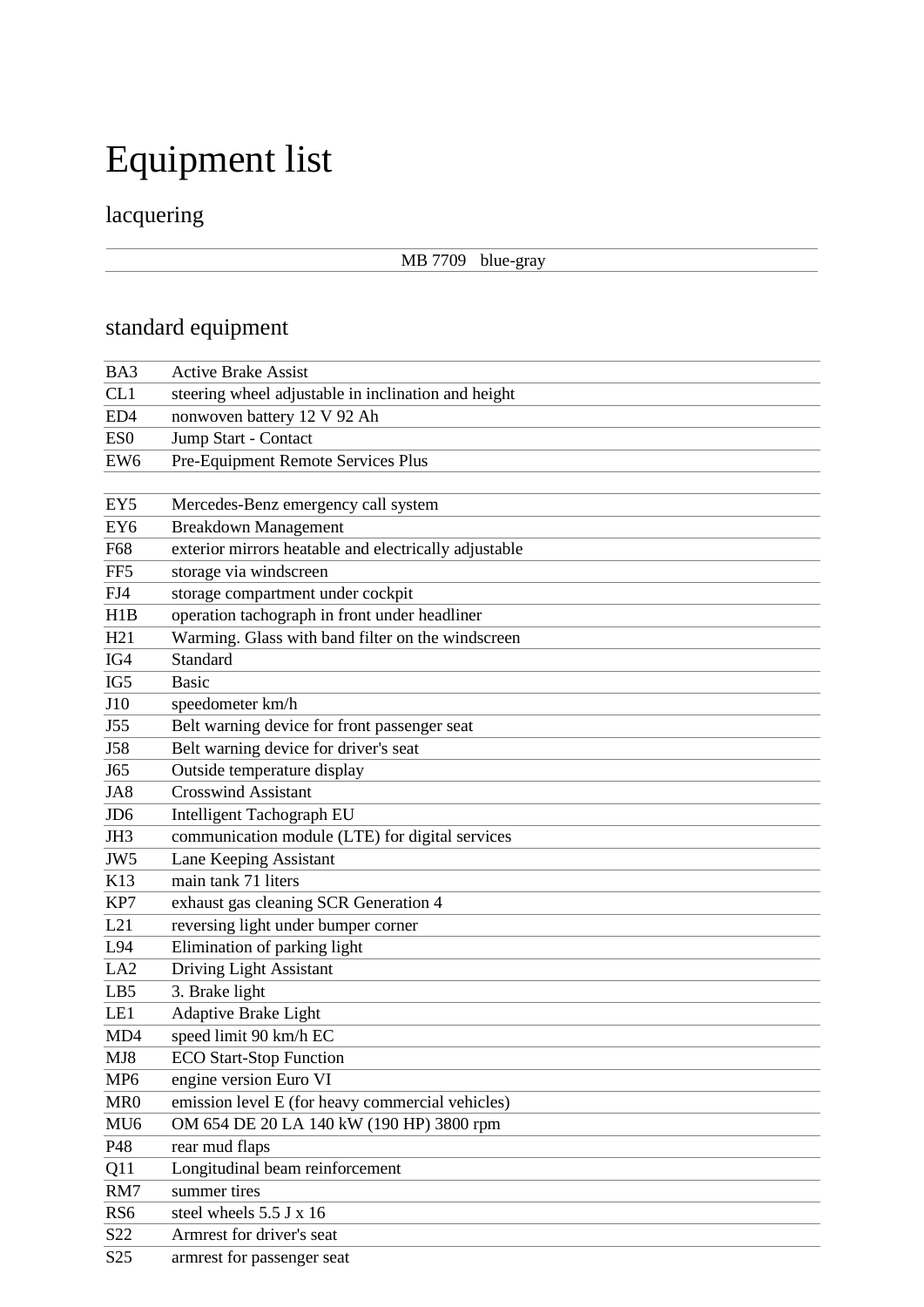| SA5             | airbag driver                             |  |
|-----------------|-------------------------------------------|--|
| T86             | entry handle on corner column rear right  |  |
| VF7             | fabric Maturin black                      |  |
| X30             | Registration Certificate, Part II         |  |
| XC9             | <b>COC</b> Papers                         |  |
| XV1             | reference mass at least 2381 kg necessary |  |
| XW9             | control code conversion WLTP              |  |
| XZ <sub>0</sub> | Model Generation 0                        |  |
| Y10             | first aid bag                             |  |
| Y26             | <b>Underleg Wedge</b>                     |  |
| Y44             | <b>Warning Triangle</b>                   |  |
| Z2E             | Country version EU - EFTA - UK            |  |
| Z2N             | Approval N2                               |  |
| Z3R             | premium protection tires (3 years)        |  |
| Z4V             | <b>Production Düsseldorf</b>              |  |
| Z52             | <b>ECE</b> version                        |  |
| Z75             | Shell construction measures additionally  |  |

### Extras

| A50             | front axle with increased load capacity              |  |  |  |
|-----------------|------------------------------------------------------|--|--|--|
| AR5             | axis ratio $i = 4.727$                               |  |  |  |
| BH1             | <b>HOLD</b> Function                                 |  |  |  |
| C6L             | multifunction steering wheel                         |  |  |  |
| CB8             | <b>Stabilization Stage II</b>                        |  |  |  |
| D <sub>03</sub> | High roof                                            |  |  |  |
| D51             | Partition with 1 window                              |  |  |  |
| <b>E07</b>      | Hill start assistance                                |  |  |  |
| E1D             | Digital Radio (DAB)                                  |  |  |  |
| E3M             | MBUX multimedia system with 7 inch touchscreen       |  |  |  |
| F61             | <b>Interior Mirror</b>                               |  |  |  |
| FR8             | rear camera                                          |  |  |  |
| G43             | 9G-TRONIC                                            |  |  |  |
| H <sub>22</sub> | rear window heatable                                 |  |  |  |
| HH <sub>9</sub> | semi-automatic controlled air conditioning TEMPMATIC |  |  |  |
| LB1             | Side marker lights                                   |  |  |  |
| M60             | Generator 14 V / 250 A                               |  |  |  |
| RF1             | Tire Brand Continental (10)                          |  |  |  |
| RG3             | tyres 205/75 R 16 C                                  |  |  |  |
| RM9             | tire manufacturer special request                    |  |  |  |
| SB <sub>1</sub> | comfort driver's seat                                |  |  |  |
| SB <sub>2</sub> | comfort front passenger seat                         |  |  |  |
|                 | T93 Elimination of cargo space sliding door          |  |  |  |
| V94             | line channel on sidewall                             |  |  |  |
| V <sub>95</sub> | line channel at rear portal                          |  |  |  |
| VA7             | storage compartment with net in rear doors           |  |  |  |
| W16             | window front left, fixed in side wall/sliding door   |  |  |  |
| W17             | window front right, fixed in side wall/sliding door  |  |  |  |
| W61             | window in tailgate / rear doors                      |  |  |  |
| W73             | appearance rear door                                 |  |  |  |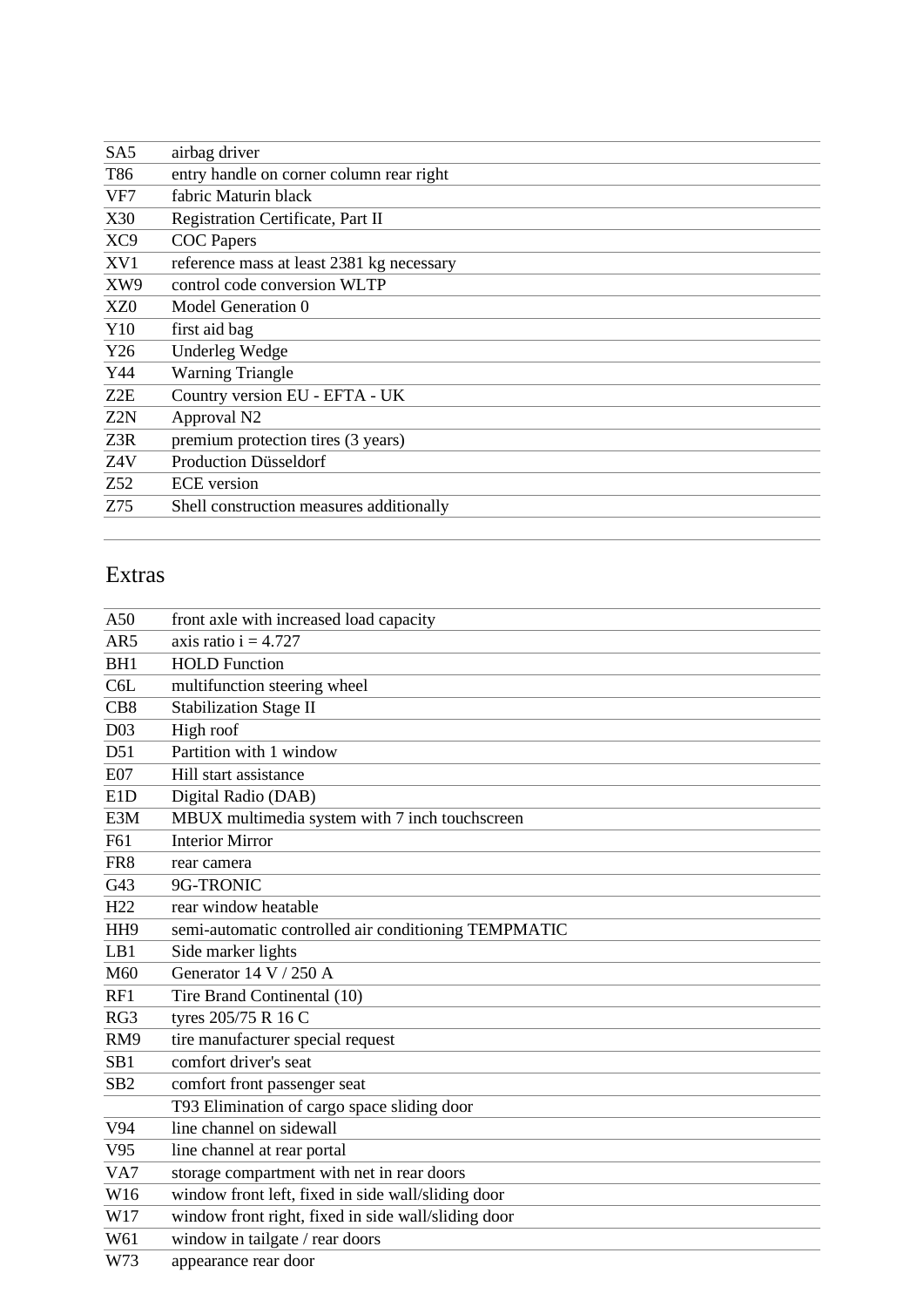| X42 | Signs / Publications English      |  |
|-----|-----------------------------------|--|
| XL4 | weight variant $5,500 \text{ kg}$ |  |
| XM1 | noise measures                    |  |
| ZM3 | version right-hand handlebar      |  |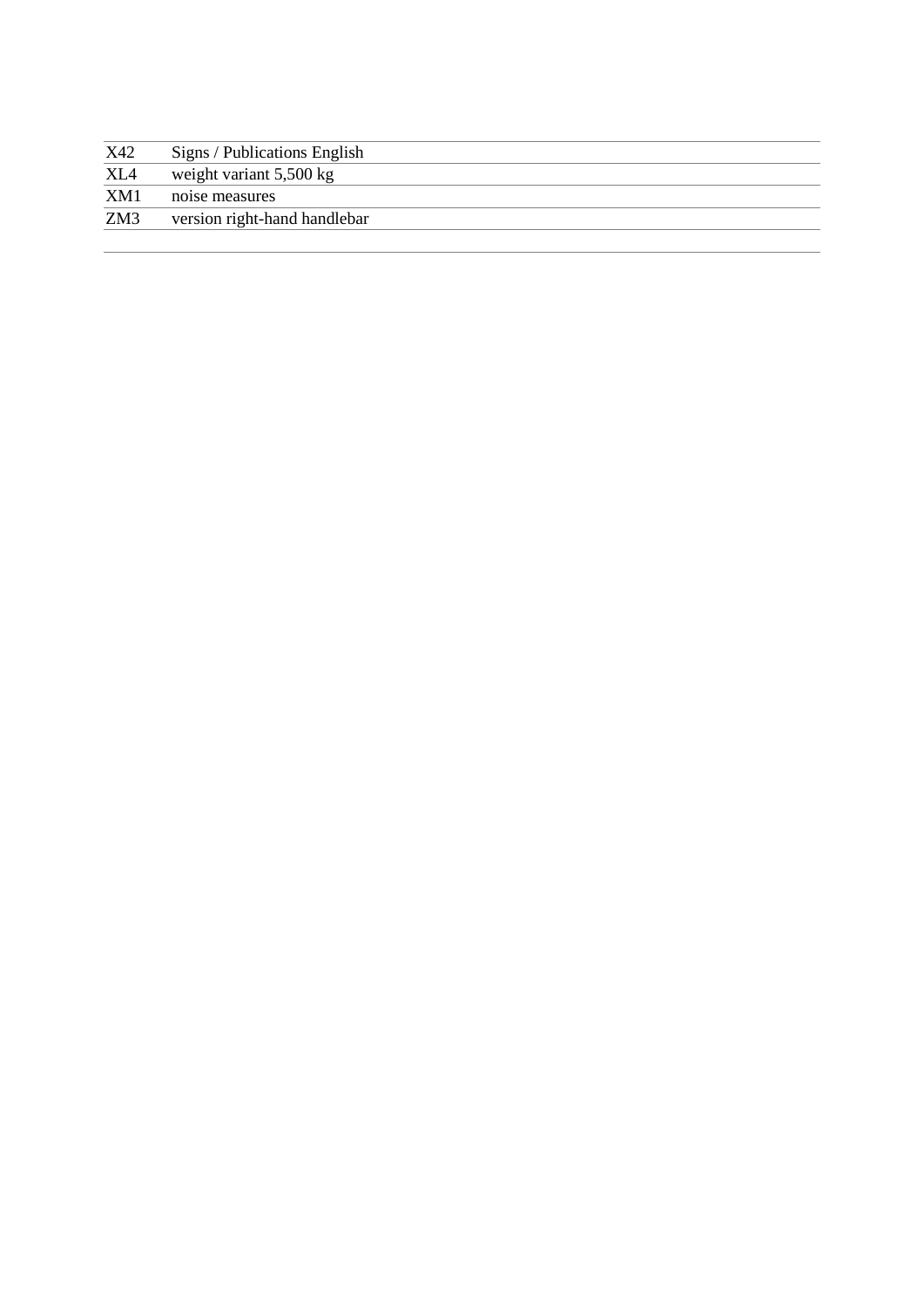# specifications

| vehicle      |                                                                       |
|--------------|-----------------------------------------------------------------------|
| Drive        | <b>RWD</b>                                                            |
| Wheelbase    | 3665 mm                                                               |
| engine       |                                                                       |
| Code         | MU <sub>6</sub>                                                       |
| Displacement | $0 \text{ cm}^3$                                                      |
| Power        | <u>140 kW / 190 hp</u>                                                |
| torque of    | $0$ Nm at $0$ rpm                                                     |
| transmission |                                                                       |
| Code         | G43                                                                   |
| Short text   | 9G-TRONIC At Sprinter: Speed limit ex works -- Diesel engine 161 km/h |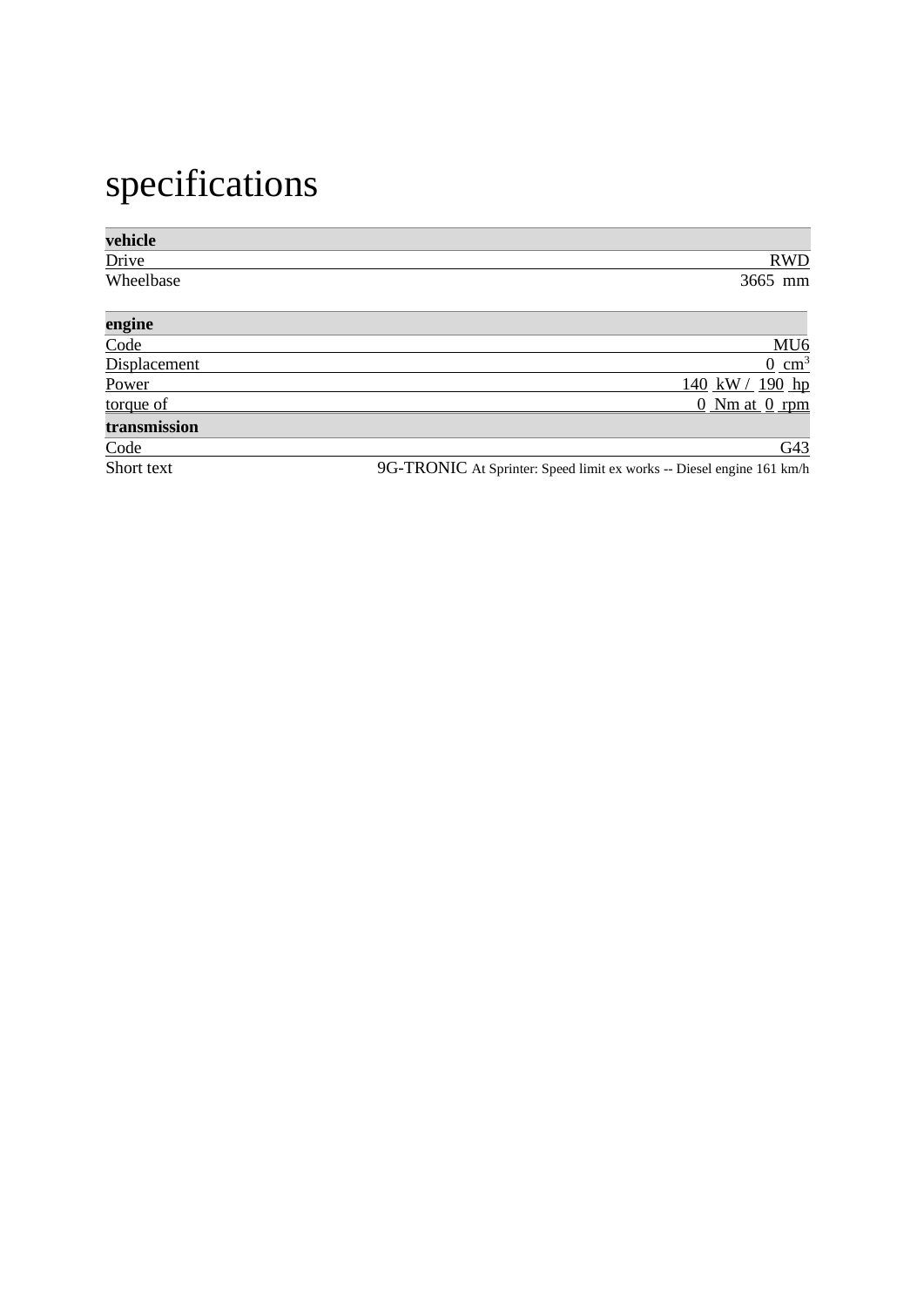



**Measurements are subject to a tolerance of +/- 3%.**



**Measurements are subject to a tolerance of +/- 3%.**



**Measurements are subject to a tolerance of +/- 3%.**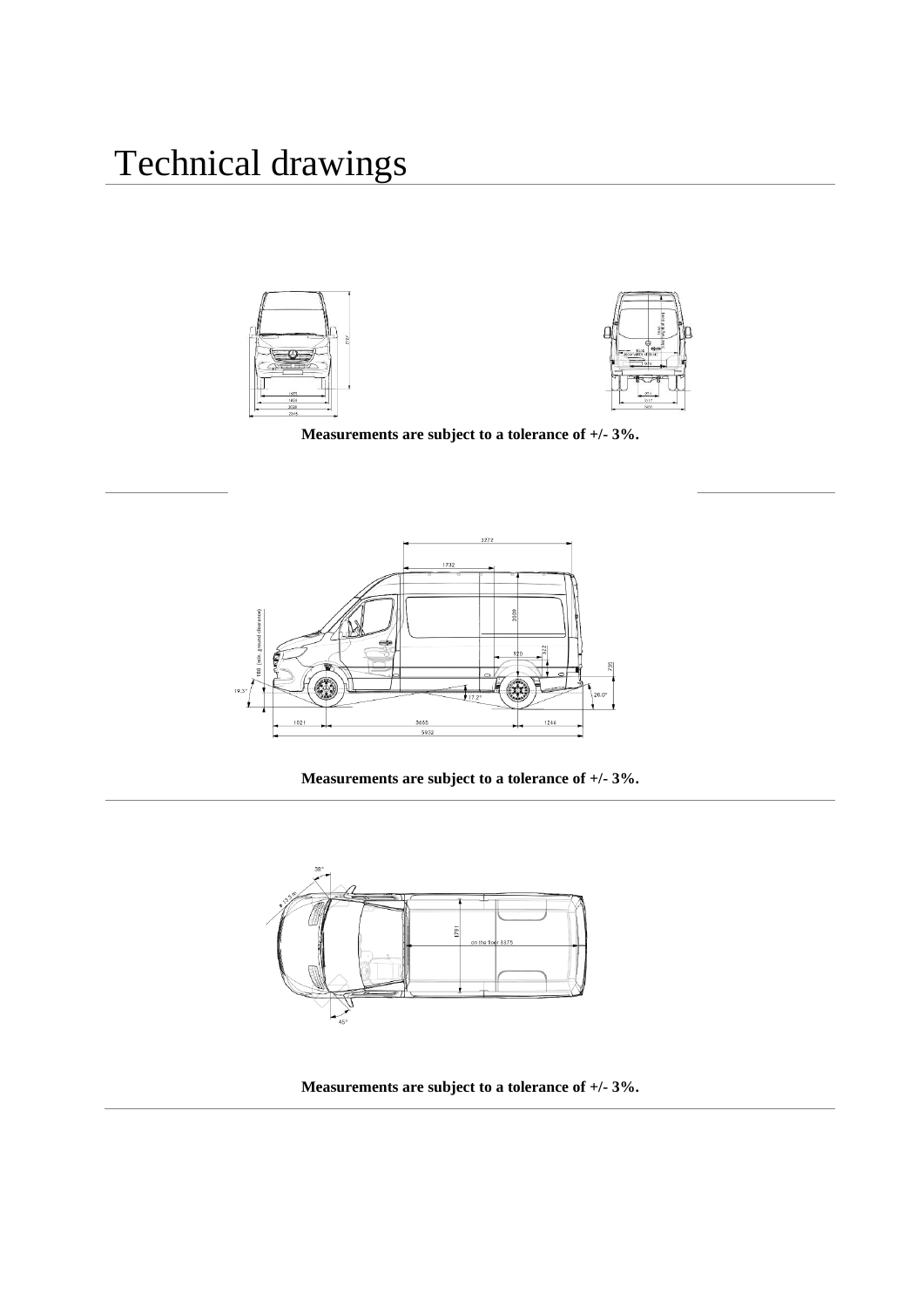### Tyre energy label

### Regulation (EU) 2020/740 on energy labelling for tyres

At the end of this page you will receive the direct link to the corresponding tire label and the product data sheet of the tire manufacturer, which are valid for this vehicle configuration. Additional information: If you have chosen "Tyres without specification make" in your configuration, one of the tyre labels listed below is eligible for construction. Please note that in this case we are not aware of the tyre to be built due to production at the current time. All eligible tire labels will be handed over to you in any case by your seller or transmitted electronically as part of this specific vehicle offer. On request, your seller will also provide you with technical advertising material, provided that the tire manufacturer provides us with such material, as well as the product data sheet.

Continental | ContiVanContact 100 | 205/75 R 16C 113/111 R



Link to Energy Label :<https://eprel.ec.europa.eu/qr/483030>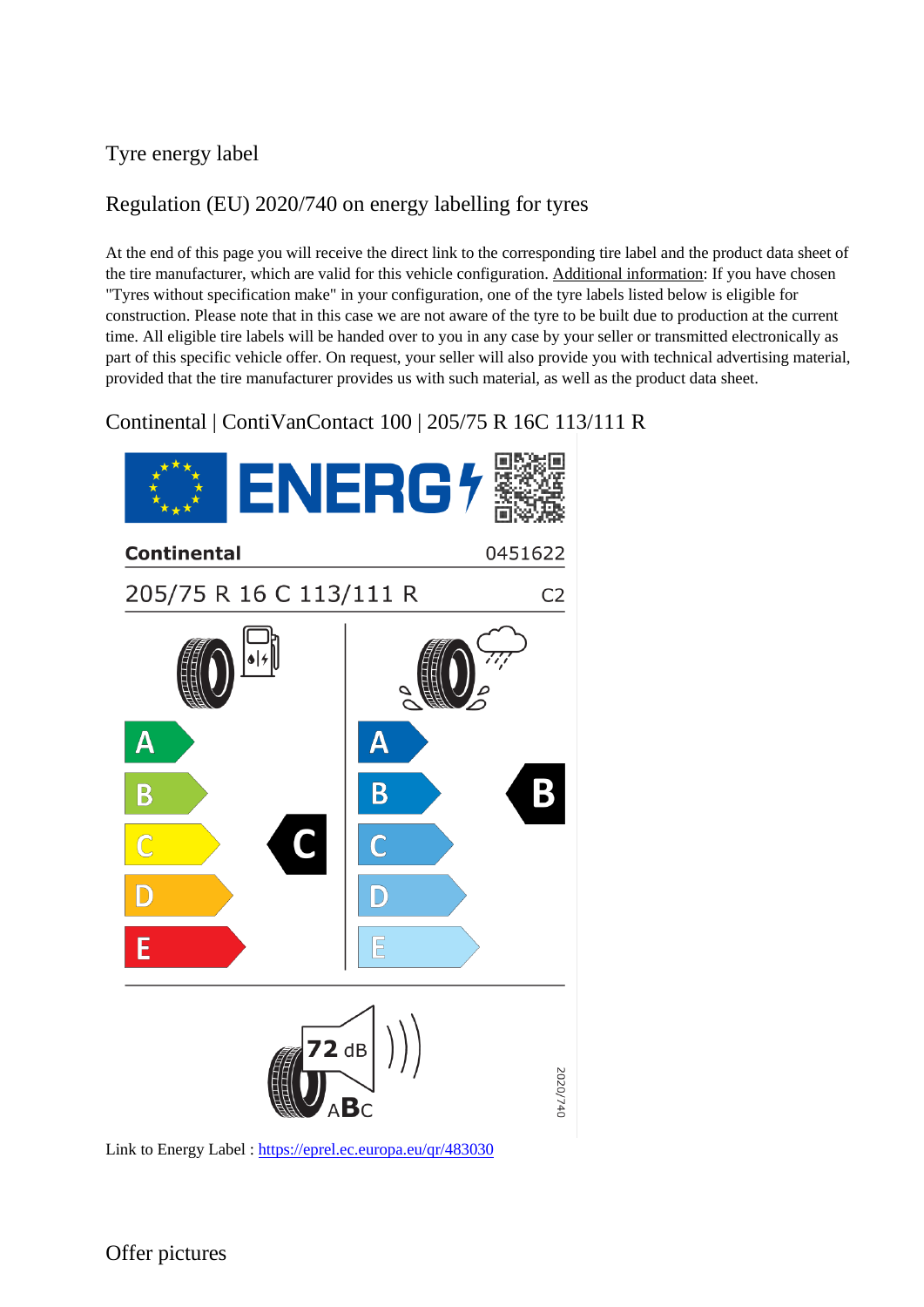Offer image front view



### Offer picture rear view